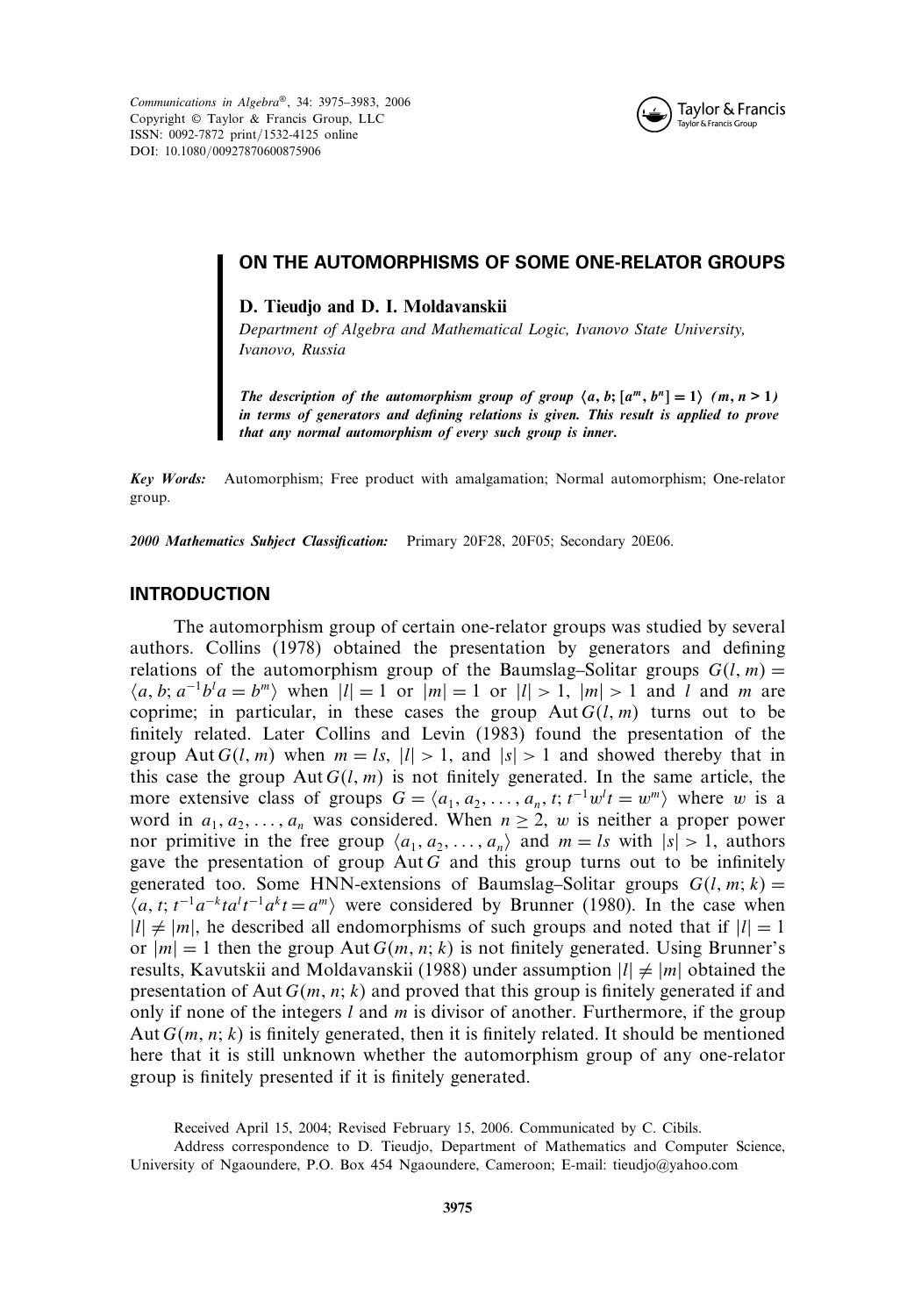#### **3976 TIEUDJO AND MOLDAVANSKII**

Results listing above are relative to one-relator groups which in either case are connected with Baumslag–Solitar groups. In the present article, we consider another class of one-relator groups consisting of groups  $G_{mn}$  with presentation

$$
G_{mn}=\langle a,b; [a^m, b^n]=1\rangle
$$

where *m* and *n* are arbitrary integers satisfying inequalities  $m > 1$  and  $n > 1$ . We obtain the presentation of group Aut  $G_{mn}$  by generators and defining relations and thereby prove that it is finitely related. We prove also that any normal automorphism of every group  $G_{mn}$  is inner.

As can be immediately verified the following mappings of generators of group  $G_{mn}$  define the automorphisms of  $G_{mn}$  (which will be denoted by the same symbols):

$$
\lambda: a \mapsto a^{-1}, \qquad b \mapsto b;
$$
  

$$
\mu: a \mapsto a, \qquad b \mapsto b^{-1};
$$
  

$$
\nu: a \mapsto a^{-1}, \qquad b \mapsto b^{-1}.
$$

It is evident that  $\lambda^2 = \mu^2 = 1$ ,  $\lambda \mu = \mu \lambda$ , and  $\lambda \mu = \nu$  and therefore these automorphisms together with the identity mapping constitute a subgroup  $K$  of group Aut  $G_{mn}$ , where K is the Klein four-group. If  $m = n$ , the mapping

$$
\eta: a \mapsto b, \qquad b \mapsto a
$$

defines one more automorphism of  $G_{mn}$ . The relations  $\eta^2 = 1$ ,  $\eta^{-1}\lambda\eta = \mu$ , and  $\eta^{-1}\mu\eta = \lambda$  (which can also be immediately checked) show that the subgroup L of Aut  $G_{mn}$  generated by subgroup K and element  $\eta$  is the split extension of K by the 2-cycle  $\langle \eta \rangle$ . It will be shown here that if  $m \neq n$  then Aut  $G_{mn} = K \cdot \text{Inn } G_{mn}$  and if  $m = n$ , then Aut  $G_{mn} = L \cdot \text{Inn } G_{mn}$ . More explicitly, we shall prove the following theorem.

**Theorem 1.** Let  $\lambda$ ,  $\mu$ , and  $\eta$  be the automorphisms of group  $G_{mn}$  defined above and  $\alpha$ and  $\beta$  be the inner automorphisms of  $G_{mn}$  generated by elements a and b, respectively.

*If*  $m \neq n$ , then group  $\text{Aut } G_{mn}$  is generated by the automorphisms  $\lambda$ ,  $\mu$ ,  $\alpha$ , and  $\beta$ , *and defined by the relations*

1.  $\lambda^2 = \mu^2 = 1;$ 2.  $\lambda \mu = \mu \lambda;$ 3.  $\lambda^{-1} \alpha \lambda = \alpha^{-1}$ ; *4.*  $\lambda^{-1} \beta \lambda = \beta$ ; 5.  $\mu^{-1} \alpha \mu = \alpha;$ 6.  $\mu^{-1}\beta\mu = \beta^{-1}$ ; 7.  $\alpha^m \beta^n = \beta^n \alpha^m$ .

*If*  $m = n$ , then group  $\text{Aut } G_{mn}$  is generated by the automorphisms  $\lambda$ ,  $\mu$ ,  $\eta$ ,  $\alpha$ , and *and defined by the relations 1 – 7 and the additional relations*

8.  $\eta^2 = 1$ ; 9.  $η^{-1}λη = μ;$ 10.  $\eta^{-1} \alpha \eta = \beta$ .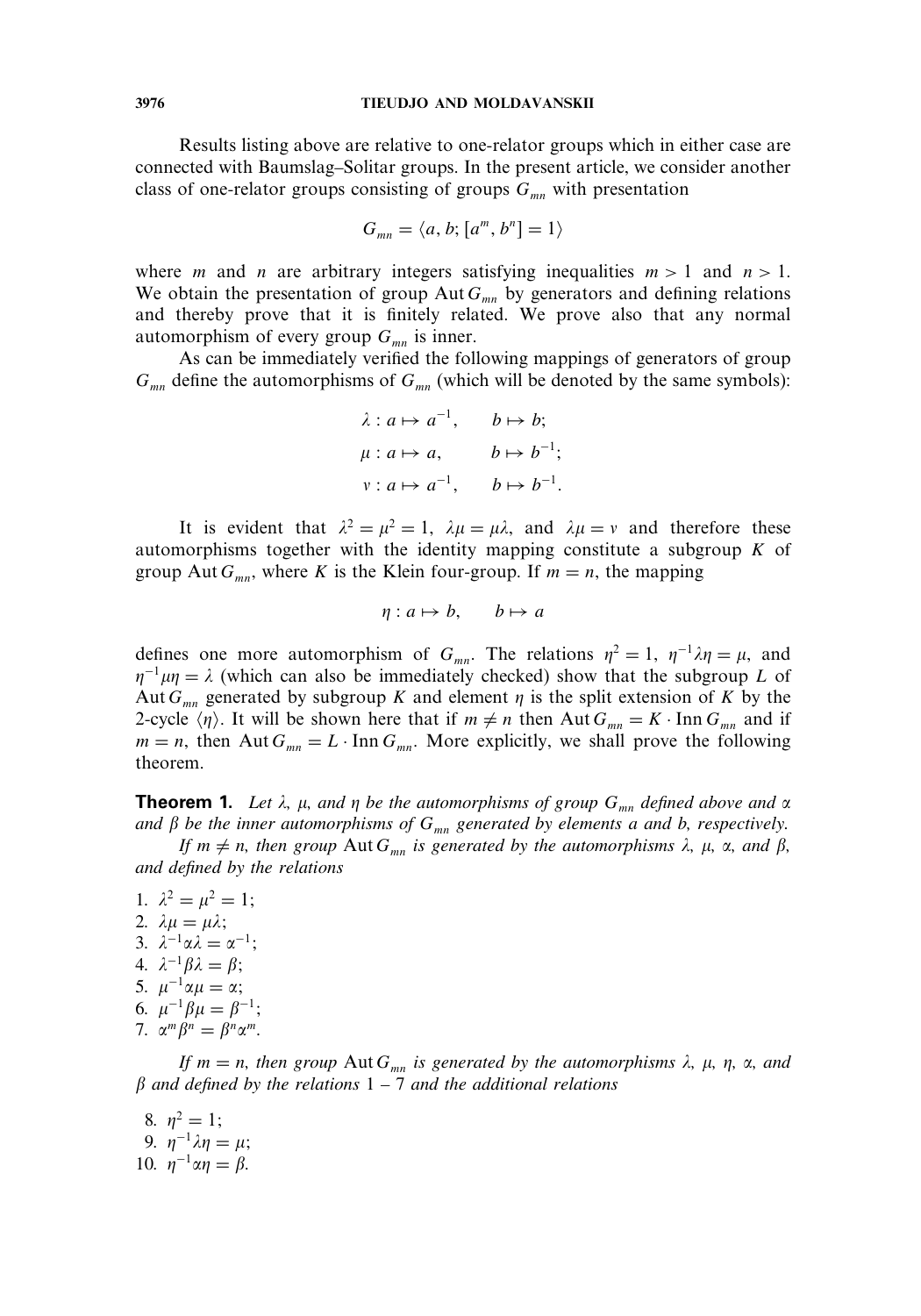Theorem 1 can be applied to characterize the normal automorphisms of groups  $G_{mn}$ . Let us recall that an automorphism of a group G is said to be *normal* if it maps onto itself every normal subgroup of G. It is evident that any inner automorphism is normal. In general, the converse is not true. It was proved in Lubotski (1980) and Lue (1980) that any normal automorphism of a noncyclic free group must be inner. Generalizing this result, Neschadim (1996) exhibited that the same assertion is true for any group which is a nontrivial free product. Also he gave the example of one-relator group possessing a normal automorphism which is not inner. Nevertheless, for groups  $G_{mn}$  we have the following theorem.

## **Theorem 2.** Any normal automorphism of group  $G_{mn}$  is inner.

We note that the residual finiteness of group  $G_{mn}$  (i.e., recall, for any nonidentity element  $g \in G_{mn}$  there exists a homomorphism  $\varphi$  of group  $G_{mn}$  onto some finite group X such that  $g\varphi \neq 1$ ) is well known; it follows, for example, from the result of Baumslag (1983). Since  $G_{mn}$  is finitely generated, then by Mal'cev (1940) Theorem, it is Hopfian; i.e., every of its surjective endomorphism is an automorphism. Some other properties of these groups were considered in Tieudjo and Moldavanskii (1998) where, in particular, their construction as amalgamated free product and the description of their endomorphisms were given. These results can be used for somewhat shortening of the proof of our Theorem 1 but for completeness we shall give here an independent proof.

#### 1. PRELIMINARIES

As we have just mentioned, the group  $G_{mn}$  can be constructed as amalgamated free product and we begin from some properties of this grouptheoretic construction.

Let  $G = (A * B; H)$  be a free product of groups A and B with amalgamated subgroup H. Then any element  $g \in G$  can be written in the form  $g = x_1 x_2 \dots x_s$ , where elements  $x_1, x_2, \ldots, x_s$  belong in turns to one of groups A and B and if  $s > 1$ then no one of them belongs to subgroup H. Such representation is called a *reduced form* of element g and the number s of factors of it (uniquely determined by  $g$ ) is called a *length* of g and denoted by  $l(g)$ . An element g is said to be *cyclically reduced* if either  $l(g) = 1$  or the factors  $x_1$  and  $x_s$  of its reduced form  $g = x_1 x_2 \dots x_s$  do not belong to the same subgroup A or B (the definition is correct since all reduced forms of element  $g$  have or do not have this property simultaneously). It is easy to see that any element of  $G$  is conjugate with a cyclically reduced element. Moreover, an immediate induction gives the following proposition.

**Proposition 1.1.** *If element* g *of group*  $G = (A * B; H)$  *is not cyclically reduced and*  $l(g) > 1$ , then g can be written in the form

$$
g=u\cdot v\cdot u^{-1},
$$

*where elements* u *and* v *have reduced forms*  $u = x_1x_2...x_r$  *and*  $v = y_1y_2...y_s$  *with*  $r \ge 1$ *and*  $s \geq 1$ *, element v is cyclically reduced, elements*  $x_r$  *and*  $y_1$  *do not belong to the same*  $subgroup \, A \, or \, B \, and \, if \, s > 1, \, then \, element \, y_s x_r^{-1} \, does \, not \, belong \, to \, subgroup \, H.$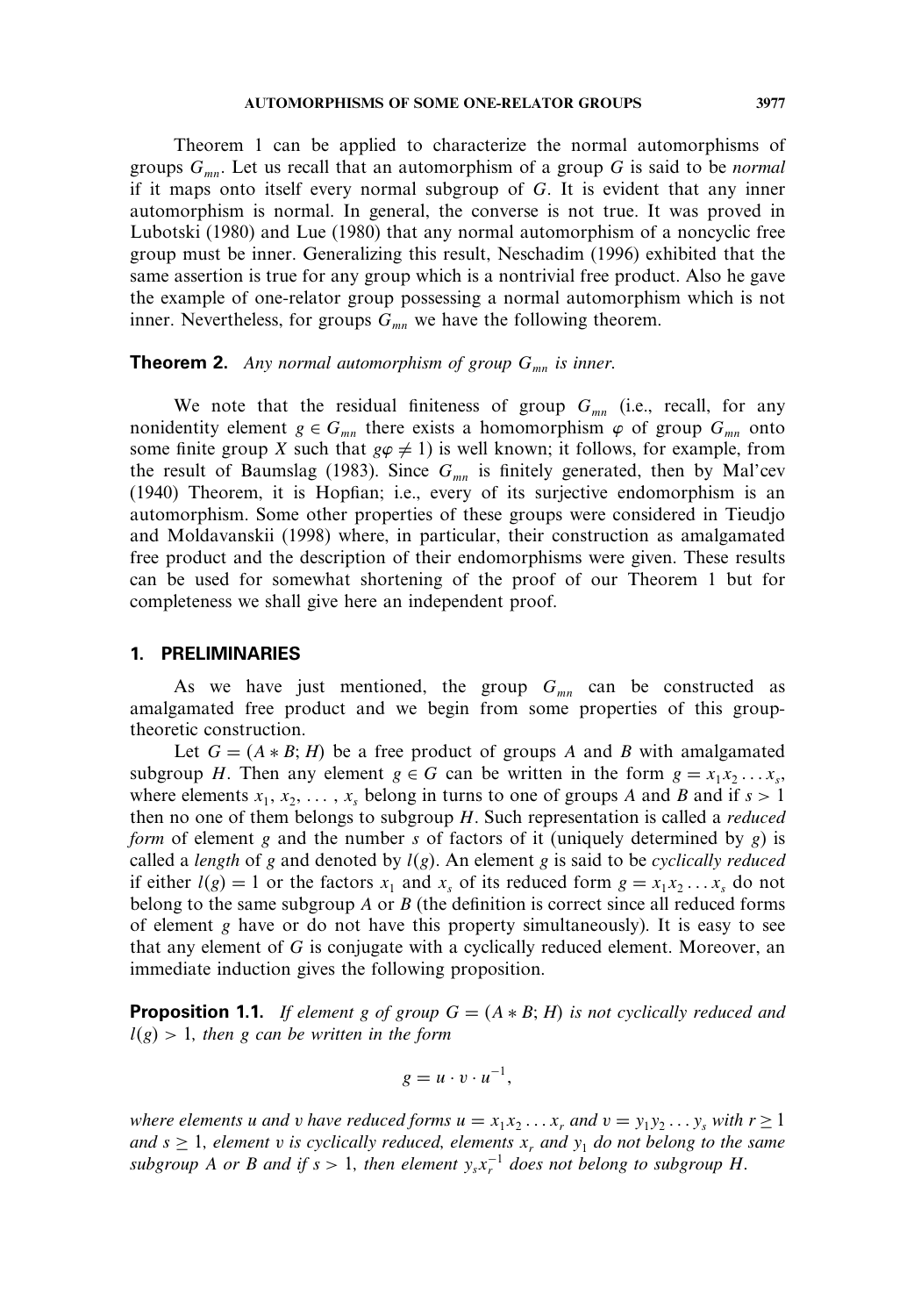By means of Proposition 1.1 it is easy to prove the following proposition.

**Proposition 1.2.** *If the element* g *of the group*  $G = (A * B; H)$  *does not belong to*  $subgroup A$  *and* if  $g^k \in A$  *for some integer*  $k \neq 0$ *, then*  $g = x^{-1}yx$  *for some*  $x, y \in G$ *where the element* y *belongs to one of subgroups* A *or* B and  $y^k \in H$ .

Also we need the following simple proposition.

**Proposition 1.3.** Let  $G = (A * B; H)$  and suppose that the amalgamated subgroup H *is contained in the centre of both groups* A *and* B. If element  $g \in G$  *does not belong to subgroup* A, then  $g^{-1}Ag \cap A = H$ .

Indeed, the inclusion  $H \subseteq g^{-1}Ag \cap A$  is evident. To prove the inverse inclusion let  $\rho$  be the natural homomorphism of group G onto quotient group  $G/H$  which is the ordinary free product of quotients  $A/H$  and  $B/H$ . Then since  $g \rho \notin A \rho$ , we have

$$
(g^{-1}Ag \cap A)\rho \subseteq (g\rho)^{-1}(A\rho)(g\rho) \cap (A\rho) = 1
$$

and therefore  $g^{-1}Ag \cap A \subseteq H$ .

Further, we need the construction of group  $G_{mn}$  in terms of amalgamated free product. For this purpose let  $H = \langle c, d, [c, d] = 1 \rangle$  be the free Abelian group of rank 2,  $A = (\langle a \rangle * H; a^m = c)$  be the amalgamated free product of infinite cycle  $\langle a \rangle$ and H and  $B = (H \ast \langle b \rangle; d = b^n)$  be the amalgamated free product of H and infinite cycle  $\langle b \rangle$ . Then it is easy to show by means of Tietze transformations that group  $G_{mn}$ is isomorphic to the free product  $(A * B; H)$  of groups A and B with amalgamated subgroup  $H$ . These notations are assumed in what follows.

Since in constructions of groups  $A$  and  $B$  the amalgamated subgroups are central in the free factors, Proposition 1.3 gives the following proposition.

Proposition 1.4. *If an element* g *of group* A *does not belong to subgroup* H*, then*  $g^{-1}Hg \cap H = \langle c \rangle$ , and if an element g of group B does not belong to subgroup H, then  $g^{-1}Hg \cap H = \langle d \rangle.$ 

**Proposition 1.5.** *Any element* g *of group*  $G_{mn}$  *such that*  $g^{-1}Hg \cap H \neq 1$  *is contained in subgroup* A *or in subgroup* B*.*

For the proof it is enough to show that if  $g = x_1x_2...x_s$  is the reduced form of g with  $s > 1$ , then  $g^{-1}Hg \cap H = 1$ . Let us suppose that  $x_1 \in A$ ; the case  $x_1 \in B$ is considered similarly. For any element  $h \in H$ , the inclusion  $g^{-1}hg \in H$  implies the inclusions  $x_1^{-1}hx_1 \in H$  and  $x_2^{-1}(x_1^{-1}hx_1)x_2 \in H$ . Thus,  $x_1^{-1}hx_1 \in x_1^{-1}Hx_1 \cap H$  and since  $x_1 \in A \backslash H$  it follows from Proposition 1.4 that  $x_1^{-1} h x_1 = c^k$  for some integer k. Similarly, inclusion  $x_2^{-1}c^k x_2 \in x_2^{-1}Hx_2 \cap H$  gives  $x_2^{-1}c^k x_2 = d^l$  for some integer l, and since element  $d^l$  lies in the centre of group B, we have the equality  $c^k = d^l$ . As elements c and d form the basis of free Abelian group H, hence  $k = l = 0$  and  $h=1$ .

**Proposition 1.6.** Any Abelian subgroup of group  $G_{mn}$  which contains a cyclically *reduced element of length greater than 1 is cyclic.*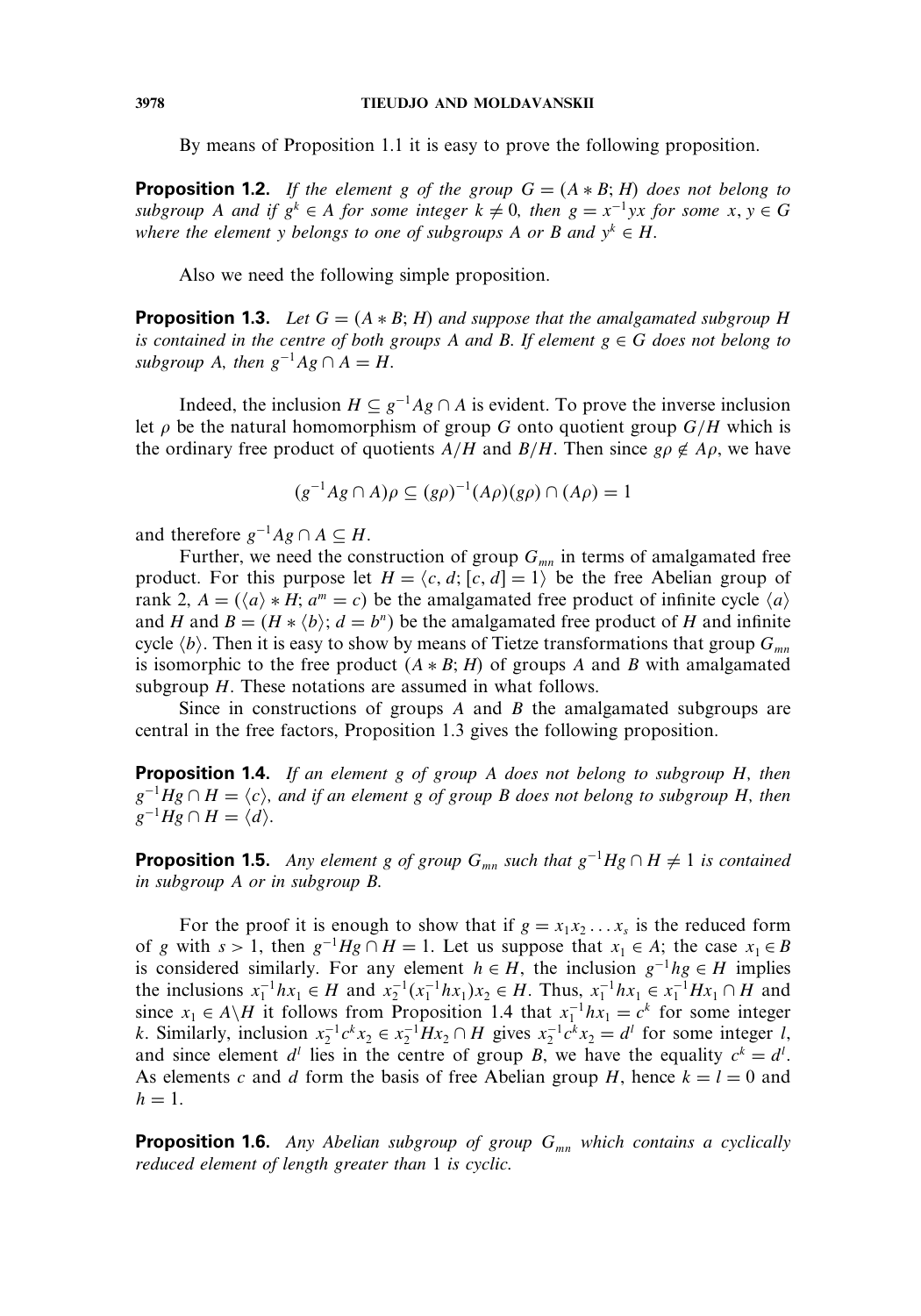**Proof.** Let U be Abelian subgroup of group  $G_{mn}$  and let U contain a cyclically reduced element  $u$  of length greater than 1. It is not difficult to see that any element of  $G_{mn}$  commuting with u is either element of H or cyclically reduced of length greater than 1. Since Proposition 1.5 implies  $U \cap H = 1$  we conclude that all nonidentity elements of U are cyclically reduced of length greater than 1.

Let u be the nonidentity element of U of the smallest length and  $u = u_1u_1...u_r$ be a reduced form of it. We claim that subgroup U is generated by  $u$ . Namely, for any nonidentity element  $v \in U$  we shall prove by induction on  $l(v)$  that v is equal to some power of  $u$ .

Let  $v = v_1v_2...v_s$  be a reduced form of element v. Replacing, if necessary, element v by element  $v^{-1}$ , we can assume that elements  $u_1$  and  $v_1$  belong to the same subgroup A or B. Then since elements  $v_s$  and  $u_1$  do not belong to the same subgroup A or B and the right side of equation

$$
u_r^{-1} \dots u_2^{-1} u_1^{-1} v_1 v_2 \dots v_s u_1 u_2 \dots u_r = v_1 v_2 \dots v_s
$$

is cyclically reduced the product  $h = u_r^{-1} \dots u_2^{-1} u_1^{-1} v_1 v_2 \dots v_r$  must be element of H. So, if  $s = r$  we have  $h = u^{-1}v \in U$  and since  $U \cap H = 1$  we obtain the equality  $v = u$ giving the basis of induction.

If  $s > r$ , then  $v = uv'$ , where  $v' = hv_{r+1} \dots v_s$ . Since  $l(v') < s$ , then by induction  $v' = u^k$  for some integer k. Hence  $v = u^{k+1}$  and the proof is complete.

### 2. PROOF OF THEOREM 1

We first prove the following necessary results.

**Proposition 2.1.** For any automorphism  $\varphi$  of group  $G_{mn}$  there exists an inner *automorphism*  $\psi$  *of*  $G_{mn}$  *such that either*  $a(\varphi\psi) \in A$  *and*  $b(\varphi\psi) \in B$  *or*  $a(\varphi\psi) \in B$  *and*  $b(\varphi\psi) \in A$ .

**Proof.** Let  $\varphi$  be an automorphism of group  $G_{mn}$  and  $u = a\varphi$ ,  $v = b\varphi$ . At first, we note that elements u and v cannot be cyclically reduced of length greater than 1.

If, on the contrary, element u is cyclically reduced and  $l(u) > 1$ , then element  $u^m$  is also cyclically reduced of length greater than 1, and since  $[u^m, v^n] = 1$ , by Proposition 1.6, elements  $u^m$  and  $v^n$  generate the (infinite) cyclic subgroup. Therefore,  $u^{mr} = v^{ns}$  for some nonzero integers r and s. But this equation implies that  $a^{mr} = b^{ns}$  which is not satisfied in group  $G_{mn}$ .

On the other hand, element  $u$  is conjugate with a cyclically reduced element and after multiplying  $\varphi$  by suitable inner automorphism, we can assume that u is cyclically reduced. Consequently, by the remark above,  $u \in A$  or  $u \in B$ .

Suppose firstly that  $u \in A$ . We claim that if  $v \notin B$  then  $v = xyx^{-1}$  where  $x \in A$ and  $y \in B$  and therefore  $x^{-1}ux \in A$  and  $x^{-1}vx \in B$ . So, multiplying  $\varphi$  by one more inner automorphism we obtain the desired result.

Since *u* and *v* generate the group  $G_{mn}$ , then  $v \notin A$ . Hence if  $v \notin B$ , then  $l(v) > 1$ and since  $v$  is not cyclically reduced it has by Proposition 1.1 the form

$$
v = x_1 x_2 \dots x_r \cdot y_1 y_2 \dots y_s \cdot (x_1 x_2 \dots x_r)^{-1},
$$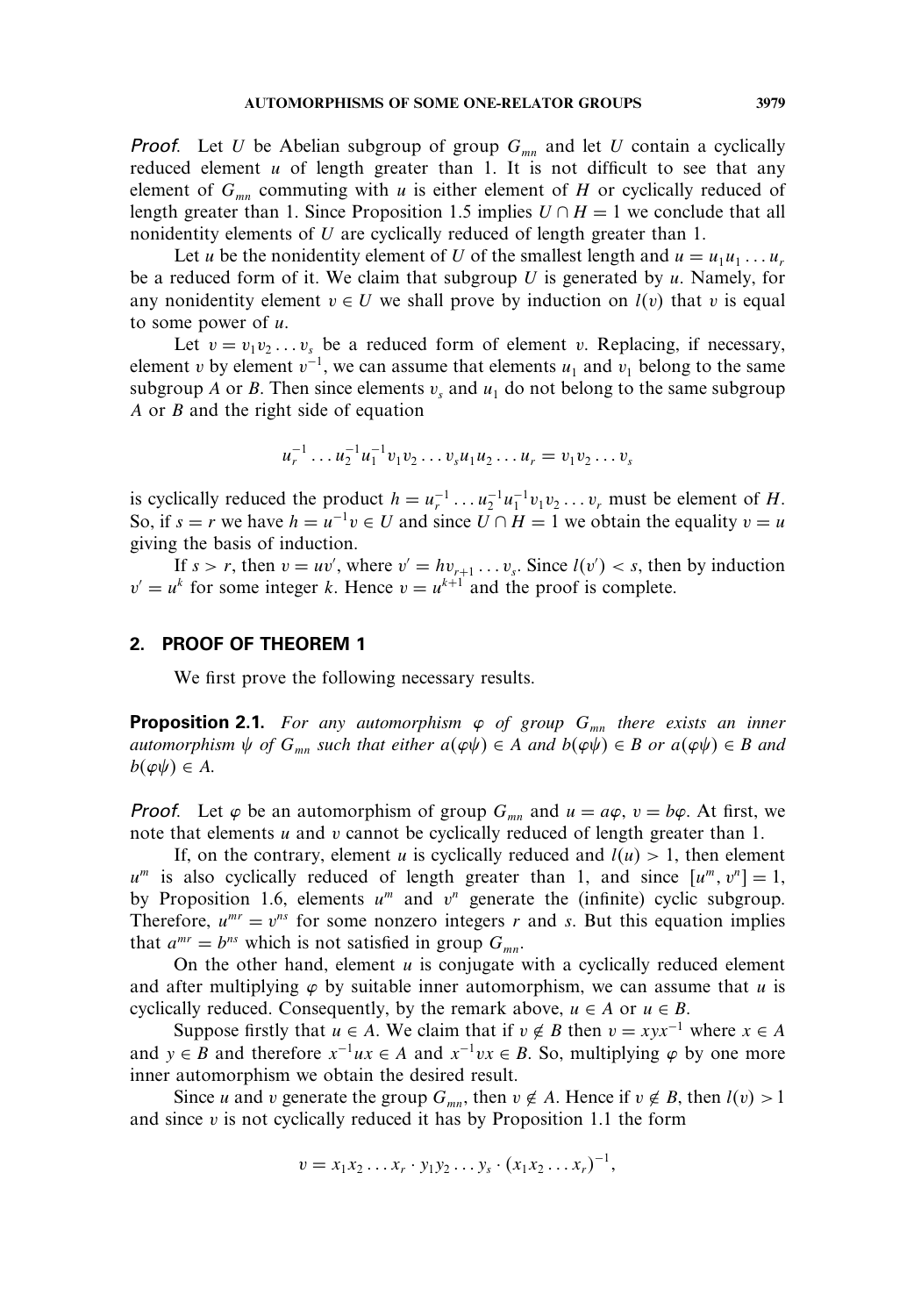where  $r \ge 1$ ,  $s \ge 1$ , element  $x_1x_2...x_r$  is reduced, element  $y_1y_2...y_s$  is cyclically reduced, elements  $x_r$  and  $y_1$  do not belong to the same subgroup A or B and if  $s > 1$ then element  $y_s x_r^{-1}$  does not belong to subgroup H.

We assert now that the assumption  $x_1 \in B$  leads to the contradiction. To prove this, let us note firstly that if  $x_1 \in B$ , then  $l(v^n) > 1$  and the first syllable of reduced form of  $v^n$  is  $x_1$ . This is evident if  $s > 1$  or if  $s = 1$  and  $y_1^n \notin H$ . If  $s = 1$ , then  $y_1 \in B$ since if  $y_1 \in A$ , then elements u and v are contained in the normal closure in  $G_{mn}$  of subgroup A and therefore cannot generate the group  $G_{mn}$ . Hence  $x_r \in A$  and  $r > 1$ . If  $y_1^n \in H$  then  $y_1^n \in y_1^{-1}Hy_1 \cap H$  and by Proposition 1.4  $y_1^n = d^k$  for some integer  $k \neq 0$ . Therefore  $x_r y_1^n x_r^{-1} \in A \backslash H$ ,  $l(v^n) = 2r - 1 > 1$  and the first syllable of reduced form of  $v^n$  is  $x_1$ .

Now, since  $x_1 \in B$  the equality  $v^{-n}u^mv^n = u^m$  implies inclusions  $u^m \in H$  and  $x_1^{-1}u^m x_1 \in H$ . Since  $u \in A \backslash H$  (because the quotient group of  $G_{mn}$  by the normal closure of H is not cyclic) and  $x_1 \in B\backslash H$  the Proposition 1.4 implies that  $u^m = 1$ , a contradiction.

So,  $x_1 \in A$ . If v does not have the form claimed above, then  $r > 1$  and elements  $u_1 = x_1^{-1} u x_1$  and  $v_1 = x_1^{-1} v x_1$  turn out to be in the previous case.

Thus, we have proved that if element  $u = a\varphi$  belongs to subgroup A, then after multiplying, if necessary, automorphism  $\varphi$  by one more inner automorphism we have  $u \in A$  and  $v \in B$ . Similar arguments will show that if element  $u = a\varphi$  belongs to subgroup B, then after multiplying, if necessary, automorphism  $\varphi$  by one more inner automorphism we get  $u \in B$  and  $v \in A$ .

**Proposition 2.2.** *Let elements* u *and* v of group  $G_{mn}$  be such that  $u \in A \backslash H$ ,  $v \in B \backslash H$ *and*  $[u^r, v^s] = 1$  *for some integers*  $r \neq 0$  *and*  $s \neq 0$ *. Then*  $u = x^{-1}a^kx$  *and*  $v = y^{-1}b^l y$ *where*  $x \in A$ ,  $y \in B$ , and nonzero integers k and l are such that kr is divided by m and ls *is divided by* n*.*

**Proof.** We note, firstly, that  $u^r \in H$  and  $v^s \in H$ . Indeed, if, say,  $u^r \notin H$ , then since  $u^r \in A$ ,  $v^s \in B$  and  $[u^r, v^s] = 1$  we get  $v^s \in H$ . Hence  $v^s = u^{-r}v^s u^r \in H \cap u^{-r}Hu^r$ and  $v^s = v^{-1}v^s v \in H \cap v^{-1}Hv$ . Proposition 1.4 implies now that  $v^s = 1$  which is impossible.

Since  $u \in A \backslash H$  and  $u^r \in H$ , then Proposition 1.2, applied to the group  $A =$  $(\langle a \rangle * H; a^m = c)$ , gives  $u = x^{-1}zx$  where  $x \in A$ , element z is contained in subgroup  $\langle a \rangle$  or in subgroup H and element z<sup>r</sup> belongs to subgroup  $\langle a^m \rangle$ . But if  $z \in H$ , then the inclusion  $z^r \in \langle c \rangle$  is possible only if  $z \in \langle c \rangle$ . Thus, in any case  $z = a^k$  for some integer  $k \neq 0$  and m divides kr because  $z^r \in \langle a^m \rangle$ .

So, we have proved that  $u$  has the required form. The assertion on the element v is proved similarly.

We remind that group  $G_{mn}$  is isomorphic to the amalgamated free product  $(A * B; H)$ , where  $A = (\langle a \rangle * H; a^m = c)$ ,  $B = (H * \langle b \rangle; d = b^n)$ , and  $H =$  $\langle c, d; [c, d] = 1 \rangle$ .

**Proposition 2.3.** Let F be the subgroup of group  $G_{mn}$  generated by elements  $x^{-1}a^k x$ *and*  $y^{-1}b^{l}y$  *where*  $x \in A$ ,  $y \in B$ *, and*  $k, l \in \mathbb{Z}$ *. Then*  $F = G_{mn}$  *if and only if*  $|k| = 1 = |l|$ *and*  $x \in \langle a \rangle \cdot \langle d \rangle$ ,  $y \in \langle b \rangle \cdot \langle c \rangle$ .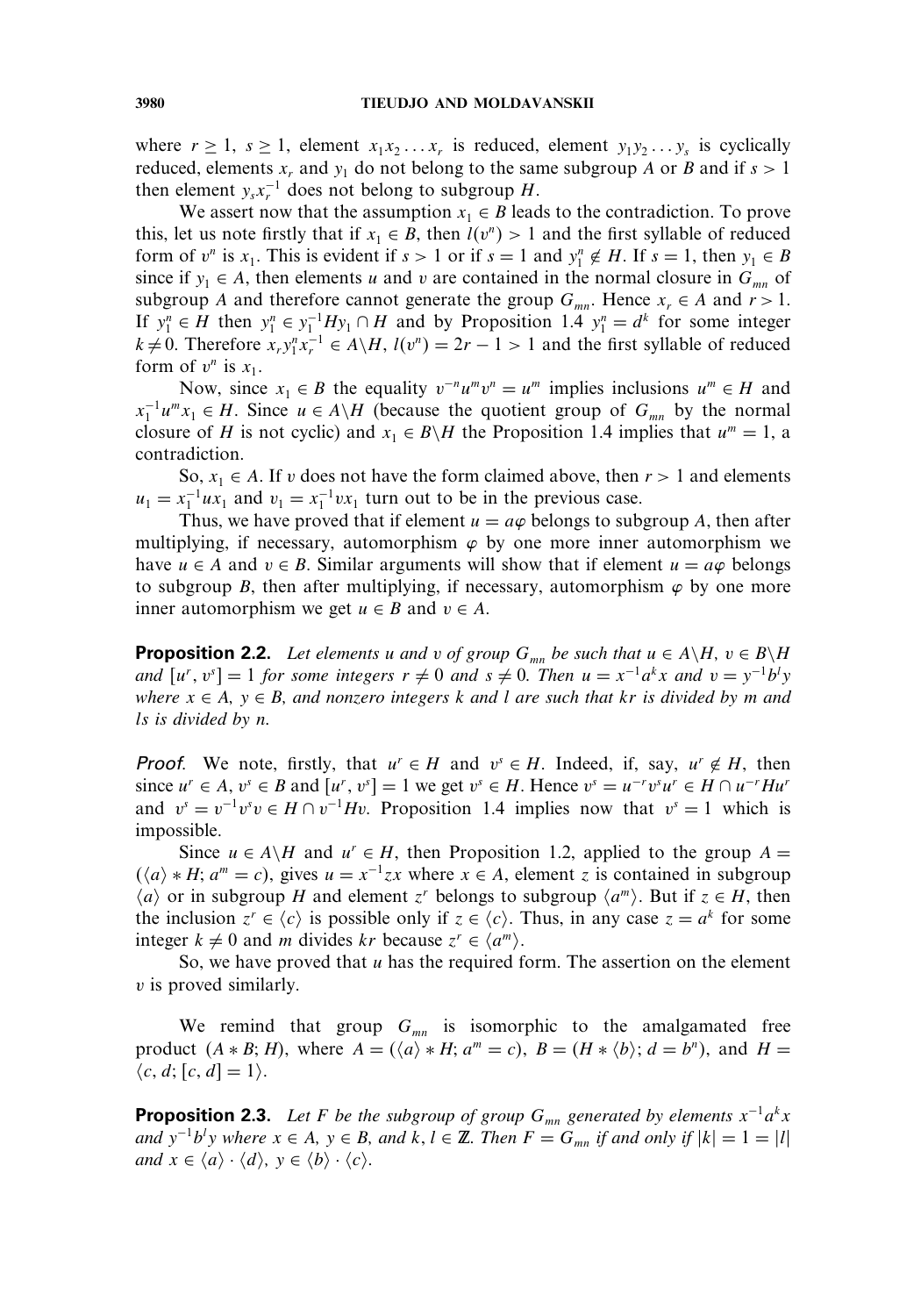**Proof.** If  $|k| = 1 = |l|$  and  $x = a^p d^q$ ,  $y = b^r c^s$  for some integers p, q, r, s, then elements  $c = (x^{-1}ax)^m$  and  $d = (y^{-1}by)^n$  belong to subgroup F and since  $a =$  $d^q(x^{-1}ax)d^{-q}$  and  $b = c^s(y^{-1}by)c^{-s}$  we have  $a \in F$  and  $b \in F$  and therefore  $F = G_{mn}$ .

Conversely, let us suppose that  $F = G_{mn}$ . Then the quotient group of  $G_{mn}$  by its commutator subgroup  $G'_{mn}$  is generated by elements  $a^k$  and  $b^l$  and since  $G_{mn}/G'_{mn}$ is the free Abelian group with basis a, b we must have  $|k| = 1 = |l|$ .

Let  $A_1$  denote the subgroup of  $G_{mn}$  generated by subgroup H and element  $x^{-1}ax$  and let  $B_1$  denote the subgroup of  $G_{mn}$  generated by subgroup H and element  $y^{-1}by$ . Since  $H \leq A_1 \leq A$  and  $H \leq B_1 \leq B$ , it follows by the theorem of H. Neumann (see e.g., Neumann, 1954, p. 512) that the subgroup  $F_1$  generated by  $A_1$  and  $B_1$ is the free product of groups  $A_1$  and  $B_1$  with amalgamated subgroup H and  $A \cap$  $F_1 = A_1$ ,  $B \cap F_1 = B_1$ . Therefore, since  $F \le F_1$  the equality  $F = G_{mn}$  implies  $A_1 = A$ and  $B_1 = B$ .

Now we shall prove that if  $A_1 = A$ , then  $x \in \langle a \rangle \cdot \langle d \rangle$ . Let  $x = x_1 x_2 \dots x_r$  be the reduced form of element  $x$  (in the decomposition of group  $A$  in amalgamated product  $A = (\langle a \rangle * H; a^m = c)).$ 

If  $x \notin \langle a \rangle \cdot \langle d \rangle$ , then  $r \ge 2$  and if  $r = 2$ , then  $x_1 \in H$  and  $x_2 \in \langle a \rangle$ . If  $r > 2$ and  $x_1 \in \langle a \rangle$ , then letting  $x' = x_2 x_3 \dots x_r$ , we see that subgroup  $A_1$  is generated by subgroup *H* and element  $(x')^{-1}a(x')$ . Now if  $x_r \in H$ , then  $r > 3$  and letting  $x'' =$  $x_2x_3 \ldots x_{r-1}$  we see that subgroup  $A_1$  is generated by subgroup H and element  $(x'')^{-1}a(x'')$ . Thus, we have shown that if  $x \notin \langle a \rangle \cdot \langle d \rangle$ , then we can assume without loss of generality that  $r \geq 2$  and  $x_1 \in H$ ,  $x_r \in \langle a \rangle$ .

Let  $\overline{A}$  be the quotient of group A by central subgroup  $\langle a^m \rangle$  and  $\overline{g}$  denote the image of element  $g \in A$  under the natural homomorphism of A to A. Then A is the ordinary free product of cyclic group  $\langle \overline{a} \rangle$  of order m and of infinite cycle  $\langle d \rangle$ . The image  $\overline{A}_1$  of subgroup  $A_1$  is generated by element  $\overline{d}$  and by image  $x^{-1}ax$  of element  $x^{-1}ax$ . Our assumptions about x imply that

$$
\overline{x}_r^{-1} \dots \overline{x}_2^{-1} \overline{x}_1^{-1} \overline{a} \, \overline{x}_1 \overline{x}_2 \dots \overline{x}_r
$$

is the reduced form of element  $\overline{x^{-1}ax}$ . This in turn implies that any alternating product of nonidentity powers of elements  $x^{-1}ax$  and  $\overline{d}$  is reduced as written. Thus,  $\overline{A}_1 \neq \overline{A}$  (since  $\overline{a} \notin \overline{A}_1$ ) and hence  $A_1 \neq A$ . Consequently, the equality  $A_1 = A$ really implies the inclusion  $x \in \langle a \rangle \cdot \langle d \rangle$  and the same arguments will show that the equality  $B_1 = B$  implies the inclusion  $y \in \langle b \rangle \cdot \langle c \rangle$ .

Now we can complete the proof of Theorem 1. Let  $\varphi$  be an automorphism of group  $G_{mn}$ . Proposition 2.1 implies that for some inner automorphism  $\psi$  of  $G_{mn}$  we shall get either  $a(\varphi\psi) \in A$  and  $b(\varphi\psi) \in B$  or  $a(\varphi\psi) \in B$  and  $b(\varphi\psi) \in A$ .

Firstly, let us consider the case when  $a(\varphi\psi) \in A$  and  $b(\varphi\psi) \in B$ . Since elements  $a(\varphi\psi)$  and  $b(\varphi\psi)$  generate the group  $G_{mn}$  and hence no one of them belong to subgroup H, it follows from Proposition 2.2 that  $a(\varphi \psi) = x^{-1}a^k x$  and  $b(\varphi \psi) =$  $y^{-1}b'y$  for some  $x \in A$ ,  $y \in B$ , and nonzero integers k and l. Now, Proposition 2.3 implies that  $a(\varphi\psi) = d^{-p}a^{\varphi}d^{p}$  and  $b(\varphi\psi) = c^{-q}b^{\delta}c^{q}$  for some integers p and q and  $\varepsilon$ ,  $\delta = \pm 1$ . Then the product of  $\varphi \psi$  by the inner automorphism generated by element  $c^{-q}d^{-q}$  belongs to subgroup K and therefore  $\varphi \in K \cdot \text{Inn } G_{mn}$ .

Now, let  $a(\varphi \psi) \in B$  and  $b(\varphi \psi) \in A$ . Then by Proposition 2.2  $a(\varphi \psi) = y^{-1}b^ly$ and  $b(\varphi \psi) = x^{-1}a^k x$  for some  $x \in A$ ,  $y \in B$ , and nonzero integers k and l where kn is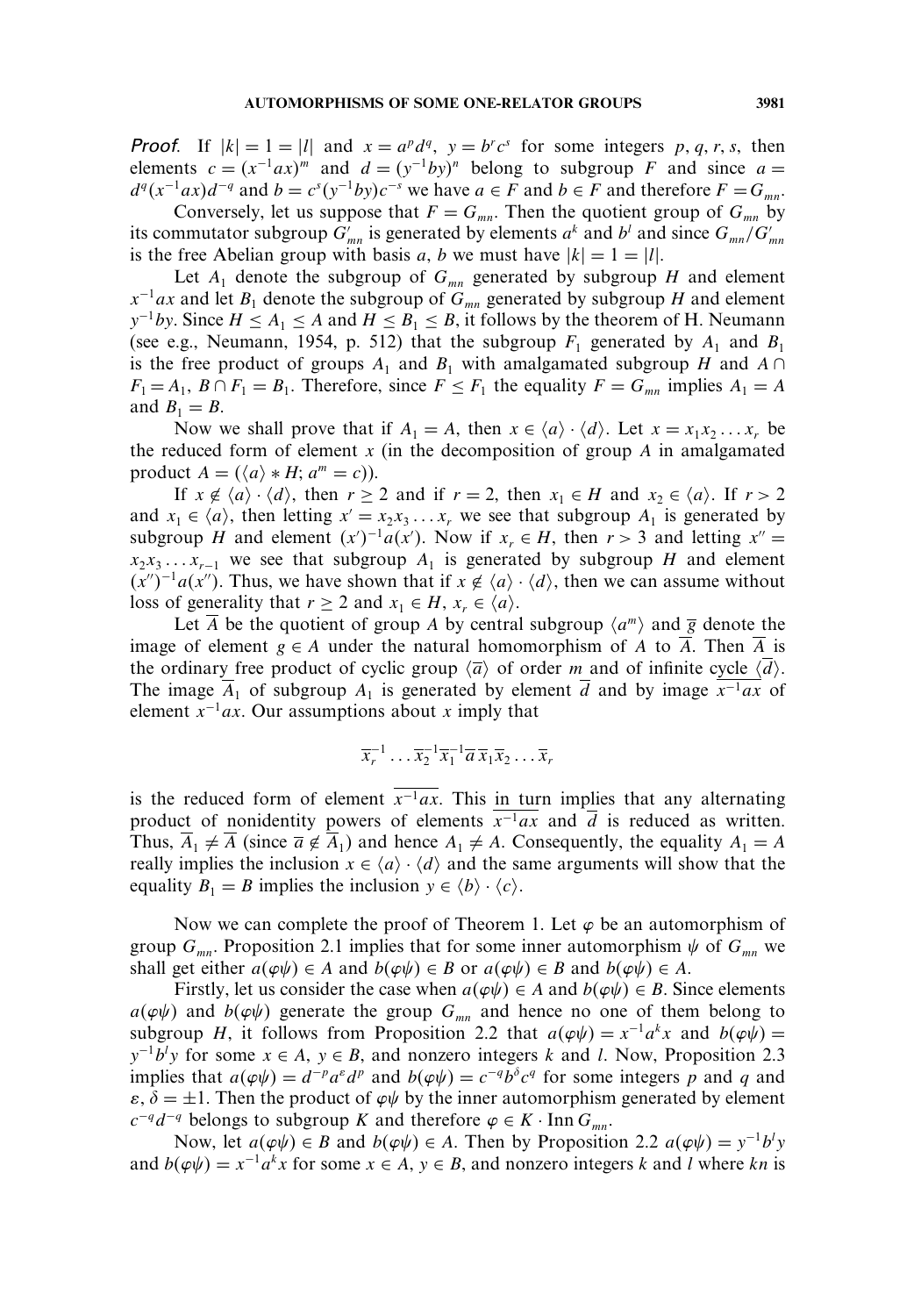divided by m and lm is divided by n. Since Proposition 2.3 again gives  $|k| = 1 = |l|$ , conditions of divisibility imply the equality  $m = n$ . Thus, if  $m \neq n$ , then Aut  $G_{mn} =$  $K \cdot \text{Inn } G_{mn}.$ 

If  $m = n$ , then the group  $G_{mn}$  has the automorphism  $\eta$  and since  $A\eta = B$ and  $B\eta = A$  we obtain  $a(\varphi \psi \eta) \in A$  and  $b(\varphi \psi \eta) \in B$ . Therefore, automorphism  $\varphi \psi \eta$ belongs to subgroup K · Inn  $G_{mn}$ . This means that  $\varphi \in L$  · Inn  $G_{mn}$ . Thus, in the case  $m = n$  we obtain Aut  $G_{mn} = L \cdot \text{Inn } G_{mn}$ .

The validity of relations 1–10 in the statement of Theorem 1 can be checked immediately (and this in part was singled out above) and it remains to show that these relations do define the group Aut  $G_{mn}$ . Making use of relations 3–6 in the case  $m \neq n$  and of relations 3–6 and 10 in the case  $m = n$ , any relation in the pointed out generators of Aut  $G_{mn}$  can be transformed to the form  $uv = 1$  where u is a product of elements  $\lambda$  and  $\mu$  (or  $\lambda$ ,  $\mu$  and  $\eta$ ) and v is a product of elements  $\alpha$  and  $\beta$ . Since the unit is the only element of subgroups  $K$  and  $L$  inducing the identity automorphism of quotient group  $G_{mn}/G'_{mn}$ , we can conclude that

$$
K \cap \operatorname{Inn} G_{mn} = 1 \quad \text{and} \quad L \cap \operatorname{Inn} G_{mn} = 1
$$

and therefore the relation  $uv = 1$  implies  $u = 1$  and  $v = 1$ . Since relations 1 and 2 define the group K and relations 1, 2, 8, and 9 define the group L, the relation  $u = 1$  is derivable from the relations singled out in Theorem. Since the presentation above of group  $G_{mn}$  as amalgamated free product with regard to Corollary 4.5 in Magnus et al. (1966) makes evident the triviality of its centre, the group Inn  $G_{mn}$ is isomorphic to  $G_{mn}$  and therefore the relation  $v = 1$  must be derivable from relation 7. Thus, any relation in the indicated generators of group Aut  $G_{mn}$  is derivable from the relations 1–10 and the proof is complete.

## 3. PROOF OF THEOREM 2

We begin with a rather obvious remark. If  $\varphi$  is a normal automorphism of a group G and if N is a normal subgroup of group G, then the mapping  $\overline{\varphi}$  of the factor group  $G/N$  onto itself, defined by

$$
(gN)\overline{\varphi} = (g\varphi)N \qquad (g \in G),
$$

is an automorphism of group  $G/N$  and this automorphism is normal too. The automorphism  $\overline{\varphi}$  is said to be *induced* by automorphism  $\varphi$ .

Now, let  $\varphi$  be a normal automorphism of group  $G_{mn}$ . Then by Theorem 1  $\varphi$  =  $\xi \psi$  where  $\psi \in \text{Inn } G_{mn}$  and  $\xi \in K$  if  $m \neq n$  or  $\xi \in L$  if  $m = n$ . Since automorphism  $\varphi$  is normal if and only if the automorphism  $\xi$  is normal, it remains to show that any nonidentity element of subgroups  $K$  and  $L$  is not normal automorphism.

Let M and N denote the normal closure in group  $G_{mn}$  of elements  $a^m$  and  $b^n$  respectively. Then the quotient group  $G_{mn}/M$  is the free product of cycle  $\langle a \rangle$  of order *m* and infinite cycle  $\langle b \rangle$  and the quotient group  $G_{mn}/N$  is the free product of infinite cycle  $\langle a \rangle$  and cycle  $\langle b \rangle$  of order *n*.

Since the orders of elements aM and bM of the group  $G_{mn}/M$  are different, then any automorphism of form  $\kappa \eta$  where  $\kappa \in K$  does not induce any automorphism of this quotient and therefore is not normal by the remark above.